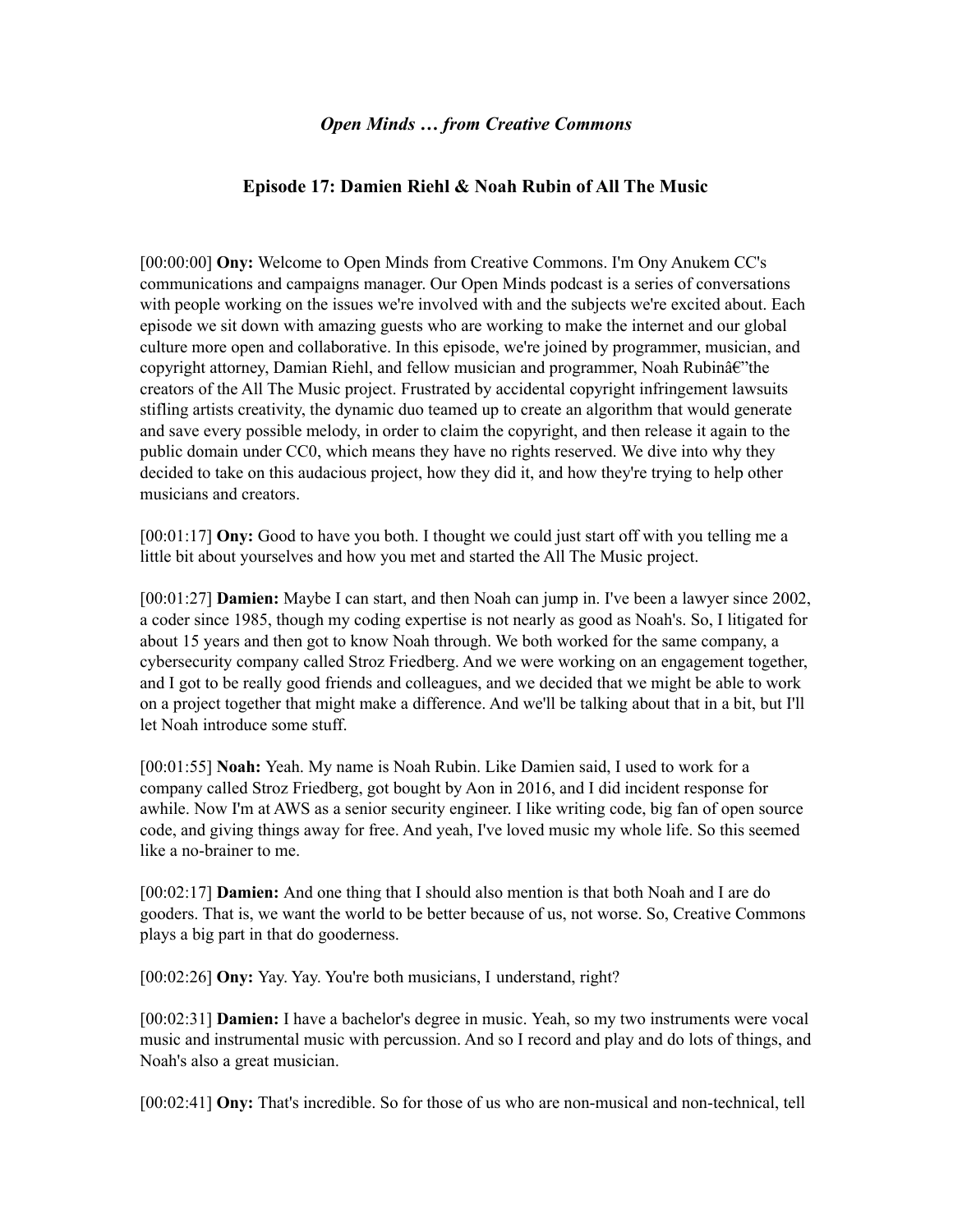me how you would describe the All The Music project? Yeah.

[00:02:52] **Damien:** Maybe I can give a high-level overview, and then Noah can talk about the details of how he implemented it. But the problem that we were trying to solve is that there was a case where George Harrison had been accused of copyright infringement, where he had *my sweet Lord, oh, sweet Lord,* and then he was sued for a case that was *he's so fine, oh, so fine*. And he ultimately got dinged for \$2.some million by the judge, who said, I believe you, George Harrison, that you say you've never heard that other song before, but I think you subconsciously infringed it. I think you heard it maybe over somebody's loudspeaker, and you just subconsciously put that into your own music. I heard that in law school, in the early two thousands, and that always seemed wrong, because every other aspect of law, you need to have intent. You need to be able to say I didn't brush up against you accidentally. I punched you in the nose, right? Punching is different than accidentally brushing up. So, when I was working in cybersecurity, it occurred to me a<sup> $\epsilon$ </sup> I knew that you could brute force passwords, and the way you can brute force a password is use a computer to go AAA, AAB, AAC, until it ultimately guesses your password.

[00:03:55] **Damien:** That's called brute forcing. And I thought, and so Noah and I after a long day on our cyber security engagement. We were sitting in the hotel in the bar. And I said, Noah do you think we could brute force music? Do you think we could go, *do do do do, do do do re, do do do mi, do do do fa*, until we've mathematically exhausted every melody that's ever been and every melody that ever can be. And I guess Noah, you can say your response, but I think there was, there was a four-letter word in there, but he answered affirmatively.

[00:04:19] **Noah:** Yeah. I'm always interested in using code to solve interesting problems. I'm not much of a- I don't necessarily like writing code just for the sake of writing code, like to solve interesting problems. And this sounded super fun. At the time I didn't think it would be that hard to do. It turned out to be a little more time intensive than I anticipated, but it sounded super interesting so I was all for it.

[00:04:39] **Damien:** And really the problem that we ultimately solved on that subconscious infringement was to maybe you know, at this point we've made between 200 and 400 billion melodies depending on how you count them. And so one argument is that we've. We've coded them all placed them on a disc. As soon as they're placed on a disc under the copyright law, under the Bronx Metro, they are copyrighted all automatically, as soon as they hit the disc. So we've copyrighted between 200 and 400 billion melodies. And then we've used Creative Commons Zero to be able to say, this is a public domain, at least we have dedicated this to the public domain. Of course, anything that we have copyright to, we dedicate to the public domain. We can't necessarily dedicate to the public domain other people's works that we don't have control over. But that is a fuzzy aspect because, you know, if we happen, as we brute force across them, we happen to, you have also done a popular melody. There is a big question as to the copyrightability of that melody, is it Creative Commons Zero. Did they still have copyright in it? That is an open question anyway. So, Creative Commons was a very important way that we could be able to solve the problem. That was the George Harrison problem $\hat{a} \in \hat{C}$  subconscious infringement.

[00:05:46] **Ony:** Okay, well, let's stay on that vein. So this started off as an idea that kind of came together very organically. What was the development process like? And what were some of the challenges, hurdles that you had to cross along the way?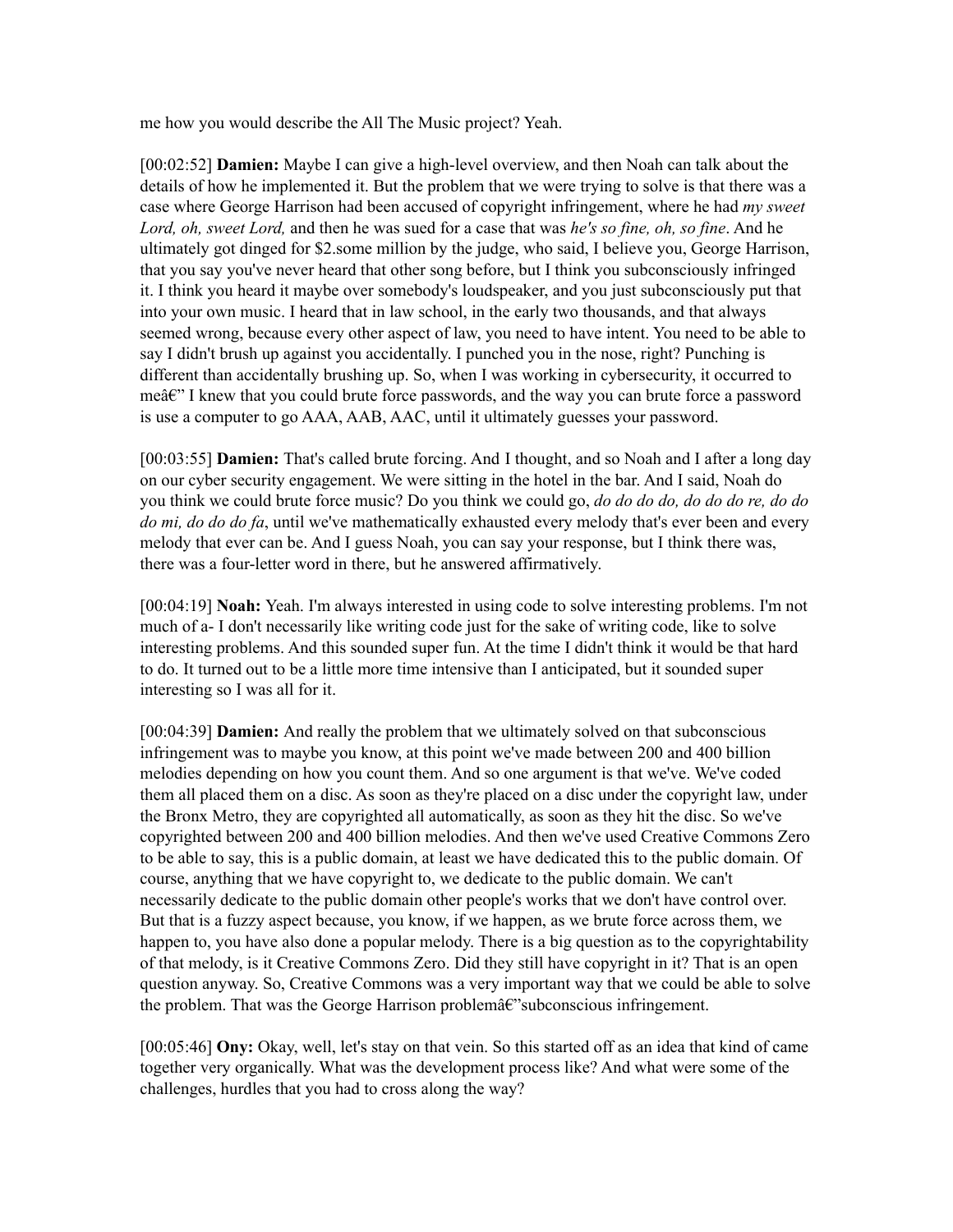[00:06:04] **Noah:** So, sort of like any software project, you have requirements that you need to gather. And I had a lot of learning to do. I didn't know much about music theory forgot everything I learned at school. So I had to re-learn a bunch from Damien and we talked for a long time, many hours about what the goal of the project was, making sure that whatever we were going to do was in line with what we actually wanted to do because. We didn't want to screw anyone over just to solve a cool technical problem. So it was really gathering requirements, prototyping, and then going back and forth that Damien in an iterative process to make sure that what I was actually producing is accurate and what we want to be doing. So we prototyped a lot in Python. Python was critical to the process, and then we realized we needed higher throughput. So we switched to Rust, which I'm a huge fan of. And the eventual implementation was in Rust.

[00:06:55] **Damien:** And the types of requirements that Noah is talking about is when you think about how many melodies we were creating, part of it is the number of pitches the *do re mi fa so la ti do* and then how many notes repeated 1, 2, 3, 4, 5, 6, 7, 8, 9, 10, right? How many repeated notes do you do? So, the initial requirements, I thought maybe we could do the entire piano. But then we figured out that 88 keys is computationally very absurdly complicated. And, but then we thought you know, popular music, which is the thing we were focused on, we didn't want to focus on jazz or classical music because nobody sues over jazz or classical music cause it doesn't make any money. The only thing that makes money is popular. And popular music generally focuses on the diatonic scale, the *do re mi fa so la ti do* and so our first dataset was those eight pitches that I just said, and then repeated 12 times. And then the next data set that we created was the minor scale *do re mi fa so la ti do*. And then the next data set that we created was both the black notes and the white notes. That is the chromatic scale , which did cover jazz, which did cover classical music. And then after that, some people said, you know, you're not including rhythm. You should include rhythm. So then we added a silent note to be able to essentially create rhythm where, where there wasn't any before. So really those are Noah and I working through those iterations on what makes sense from a musicological standpoint and then how we can implement that technically. And all of that was demonstrating that music largely is just math and it's just plowing through all those combinatorial iterations of those things.

[00:08:22] **Ony:** So the project's been up and running for some time now, I'm wondering if you can talk a bit about some of the wins that you've had, the positive feedback you've received. Yeah tell me.

[00:08:33] **Damien:** Yeah, I'd be happy to, I'm going to talk about some of the wins and then I will talk also about the Creative Commons Zero and the important aspect of Creative Commons Zero. The good news on the wins side, on the legal aspect of it. It's before my talk. And one of the reasons I created the talk and created the All The Music project with Noah is because before this, everybody lost because essentially every defendant had to prove a negative. I, as a defendant, have to prove that I've never heard your song and philosophically anyone, everyone knows that proving a negative is impossible. I can not, I can't prove that I've never heard that song on the supermarket loudspeaker. I can't prove that my friend of mine didn't hold their phone up to me and say, listen to this cool song. It's as soon as the song is popular enough then the defendant always loses. That was the case before our talk. And the reason for that is that under copyright law, and of course, Creative Commons listeners are very familiar with copyright law to be able to show copyright infringement. You have to show three things. I think number one is show that is copyrightable in the first place. Is it protectable? Is question number one, question number two. Did you have access to the thing that is, did the second person have access to the first thing?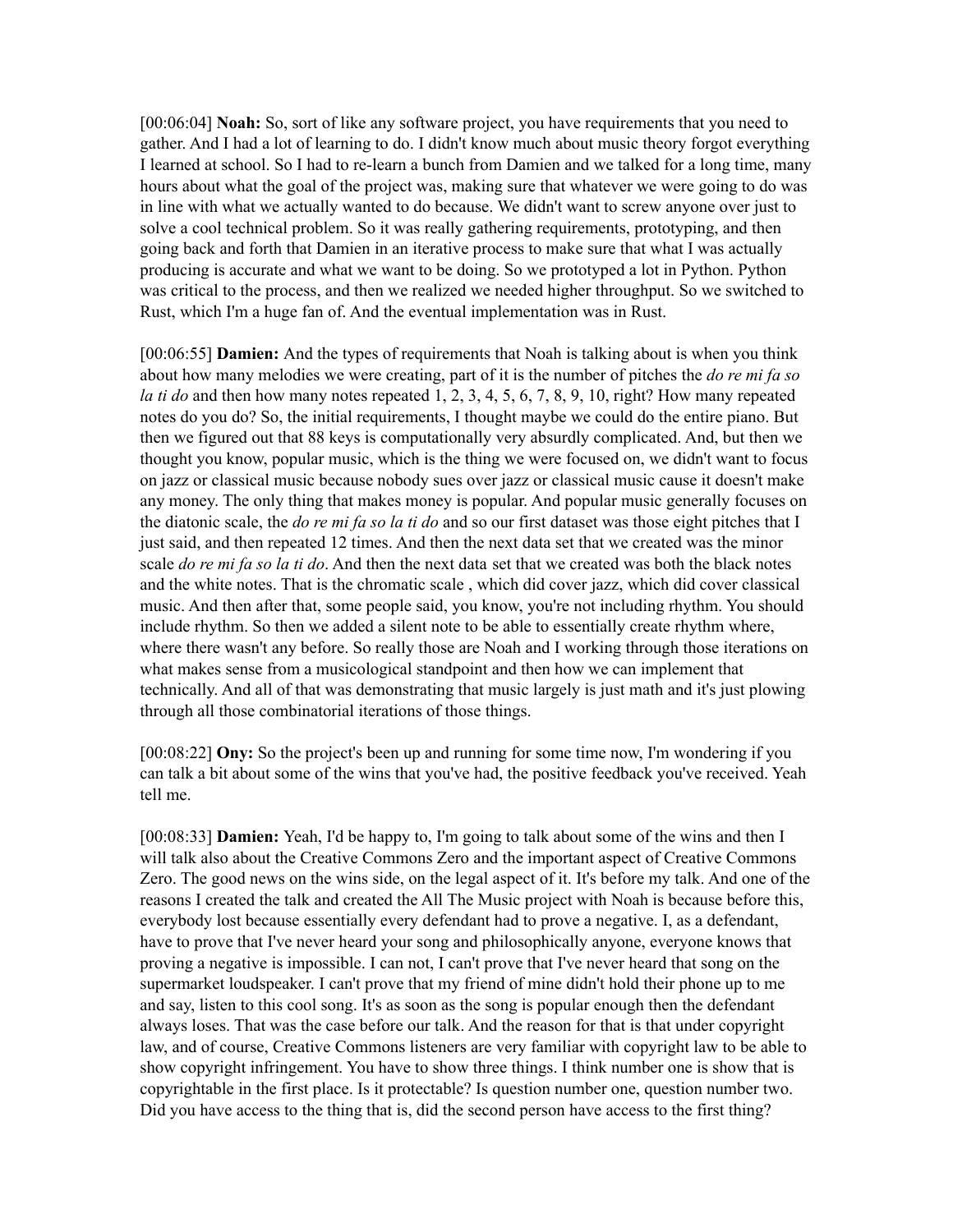Question number three. Is there substantial similarity between the two? So question number one, originality question number two, access question number three, substantial similarity. Every defendant before us focused on the second to that is did they have access? Was it substantially similar? They didn't focus on question number 1. Is it, or is it copyrightable in the first place? There's a protectable in the first place. And so, when you all of the, you know, all the news articles you say is they play them side by side and say, boy, don't those sound similar? That's question number three. Right? And then they really kind of gloss over number two was their access. And but all of the cases focused on those two. My Ted talk and, and Noah's and my project. So maybe we should look at number one. Maybe we should look at whether these melodies are copyrightable in the first place, because the machine that Noah has spit out at 300,000 melodies per second, should we give that to any one person? For the life of the author, a monopoly for the life of that author, plus 70 years on top of that, or should we instead say maybe those things that he's, that Noah's machine spit out at 300,000 melodies per second, maybe those are just the building blocks of music. Maybe everybody needs those in a commons to be able to be able to use, to be able to just save music. Because if we give a monopoly to any one person for their life, plus 70 years for these building blocks, we're going to run out of open spaces. We're not going to be able to make music anymore because essentially the baby boomers are going to have a monopoly on these things for the next hundred years. So anyway, that's why we dedicated them to the Creative Commons Zero to be able to say these should be in the comments and arguably they are, have always been in the comments, but they should be in the comments for evermore. So anyway, before my talk, everybody. After my talk, my talk was in August of 2019, it was released to the public by YouTube in January 30th, I think of 2020. Right. Like, two months after that Led Zeppelin ninth circuit didn't focus on question two or three, like all the others but focused on number one, like I argued in my Ted talk saying, is this original? And the answer is no in the…So they said, this is not original, therefore not copyrightable a month after that, the Katy Perry district court case focused on number one, saying this is not religion. This is not original. We don't even have to worry about number two or three. And then more recently in this past month the ninth circuit affirmed that district court case, the Katy Perry case saying that's right. It is not original. Therefore you can't go forward. And then more recently the Ed Sheeran case in the UK on had the same thing, he, and he actually cribbed some language from my TEDx talk. Correlation is not causation, but he, in my, in my Ted talk, I say there are only so many notes and we're running out and he said in his public statement, there are only so many notes and we're running out. So anyway, correlation is not causation, but I'd like to think that our talk, which has been seen well over, I think about 2 million times at this point that maybe a judicial law clerk or a judge, or some lawyers that are litigating things, things may be used. Our project is inspiration.

[00:12:31] **Ony:** Well, that's incredible. And it's great to see that it's definitely opened up a conversation and is, you know, causing some change. I guess moving into copyright a bit more, what legislative changes would you like to see to really address the issues around accidental infringement moving forward?

[00:12:54] **Damien:** I think one legislative change that the Creative Commons has done a really good job with doing is Creative Commons Zero. I've spoken with a lot of folks, lawyers and copyright scholars, that really focus on copyright law, and they say that there's an open question as to whether one can dedicate something to the public domain. Is it even possible to dedicate under Creative Commons Zero? So I would like for essentially a licensing Creative Commons Zero to turn into a legislative, for the Congress, to be able to say, yes, you can do this. This is something you are permitted to do, because you know, Noah and I are do gooders. And I know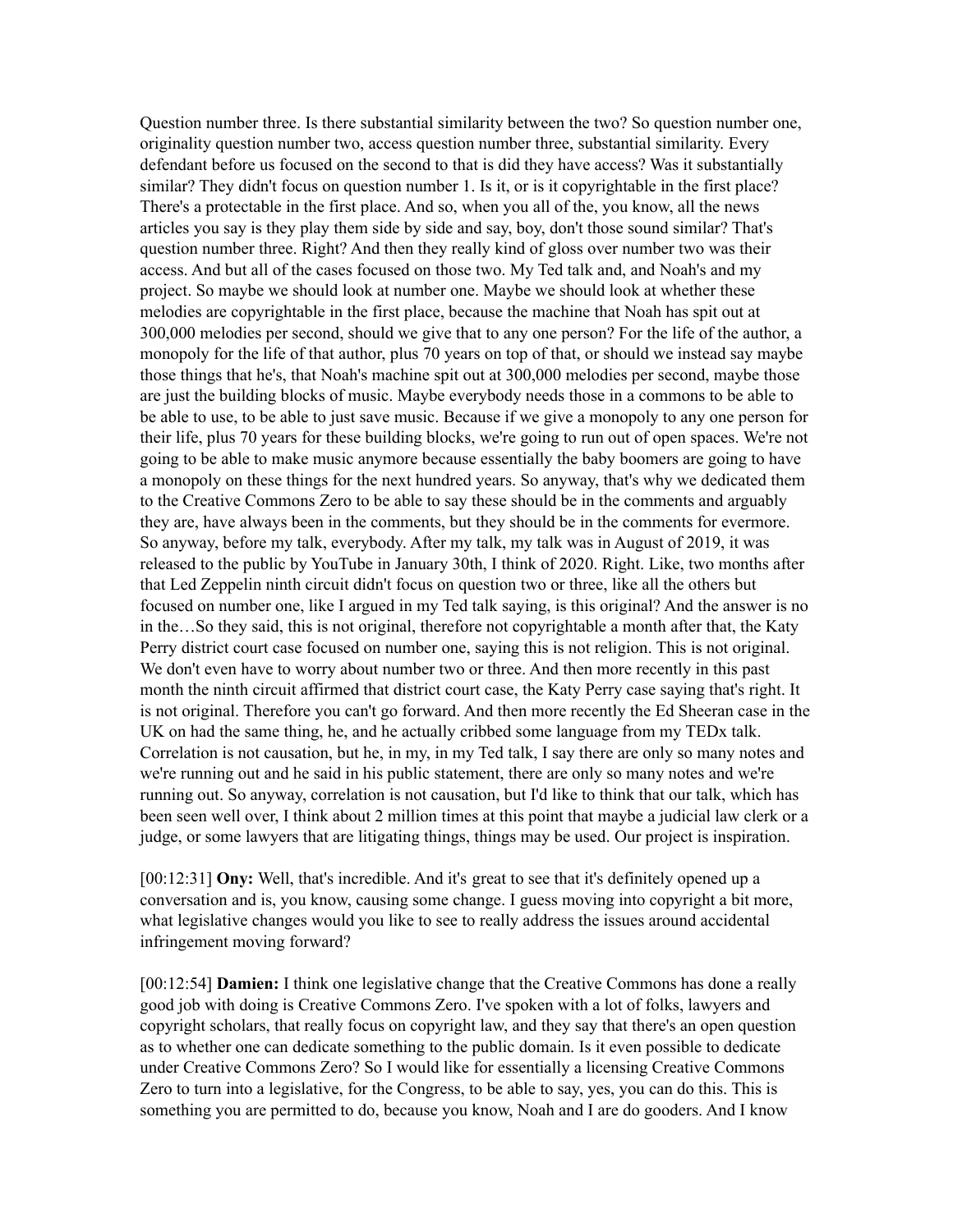that lots of Creative Commons listeners are do gooders. We want to be able to dedicate things for remixing for doing things, without having any credit, for them to do what they want. I would love for that kind of question that is in the minds of scholars to be taken care of by legislation by statutes, saying, yes, you can give it up to the public domain. And then to the other, there's two ways to make law. There's the legislative way, and then there's the case law way. And I think we are certainly on a trend with the cases I mentioned earlier, the Katy Perry case and the Led Zeppelin case, and the Ed Sheeran case, to be able to say that certainly short melodies are not copyrightable that they are mere building blocks upon which everyone should be able to build. So I would say that if the cases continue to be on the winning streak that they have been, maybe we don't need legislation. Maybe the case law will be good enough. And the biggest thing that we want to be able to inhibit is plaintiff's lawyers, that is lawyers representing, I would say opportunistic plaintiffs who are, you know, maybe weren't as popular as they would like to be, and sued Katy Perry, for example Flame, nobody knows who Flame is, but he tried to get \$2.7 million out of her. Right. I understand that a lot of these cases, I don't know about Flame in particular, but I understand a lot of these you stole my melody lawsuits are taken by lawyers on contingency. And what that means is that the clients don't pay the lawyer. The way the lawyer gets paid is that if they, the lawyer, gets a recovery, they get a percentage of the recovery. So I, as a lawyer, if I'm going to take something on contingency, I've got to be pretty sure that it's going to win. And if it's not certain, I'm probably not gonna take it. So really I think more than legislative changes that need to happen, I think we're actually winning the war, because between the Katy Perry case and the Led Zeppelin case, and the Ed Sheeran case, I, as a lawyer that might have otherwise taken it on contingency as a sure thing, because every time the defendants have lost, right, maybe now the odds are against me, and maybe I don't take that case. And maybe there are fewer of these, you stole my melody lawsuits. Anyway, maybe we need legislation, but with this Congress, I don't think it's likely, maybe we don't.

[00:15:17] **Ony:** Right. And so if we're not going down the legislation route, what mindset shifts need to happen? Do you think that we're thinking about this all the wrong way?

[00:15:30] **Damien:** I think, yes. And I'd be interested in Noah's thoughts on this. At least the way that I'm approaching this as a musician is what are we as musicians proudest of? Are we proudest of the copyright? Or instead, are we proudest of the music that we're creating, and do we need copyrights to attain the goals of pride in our music? As I talked to musicians about this, the people who are worried about our project are the ones that want to have control of their things to say, Hey, this is mine. I want to stake out a claim from my melody, that I, you know, through the lightning strike of inspiration was able to make this. And this is mine and no one else's. I think that mindset needs to maybe shift to say, You know, this lightning strike of this melody that you just came up with. Here are 20 other songs that somebody else had that same lightning strike. So maybe the thing that you created isn't that special? And in fact, you shouldn't be suing somebody over something that everybody else has been using too. And so in that way, it's, you know, standing on the shoulders of giants. Essentially, musicians should have the humility to realize that what they're creating wild, beautiful, and special, and you should certainly be creating more of it. It's not something you should have a monopoly on, that you should be locked up forevermore because essentially nobody who came before you, who also did that same thing, they let you do the thing so you shouldn't keep the next people from doing the thing. Right. They didn't lock it up, so you shouldn't lock it up either.

[00:16:50] **Noah:** Yeah, I agree with what Damien said. To state it in a different way, I think there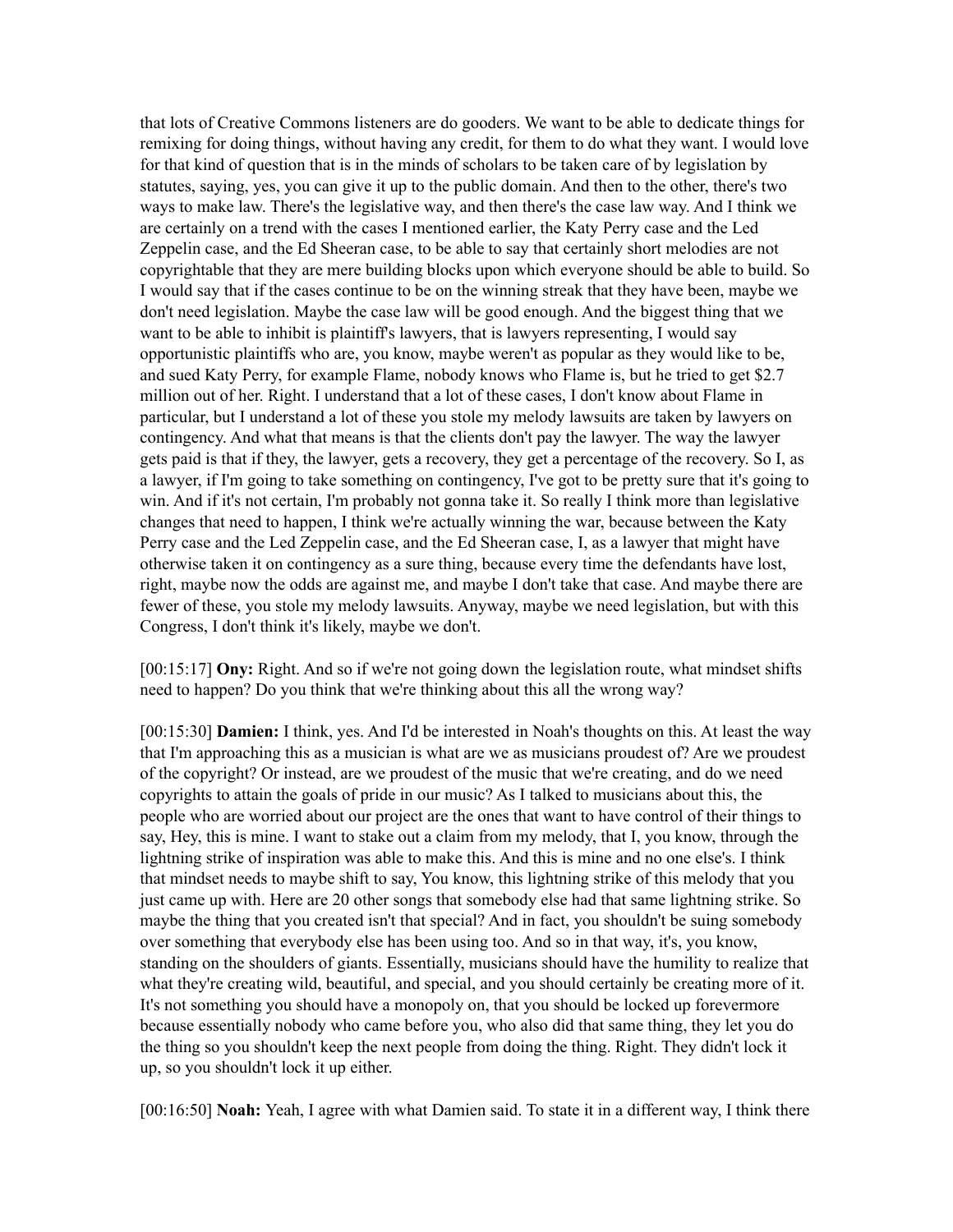are certain components of a song and when I say a song, I mean the general song, right, there are components of songs that are not, in our opinion, original. They're fundamental building blocks like a melody, like a simple chord progression. There's a great video. I love of like how to make a chain smoker song in five minutes. You know, it's like that kind of thing. A lot of pop songs, a lot of country songs use the same sort of chord progressions or melodies. So, like Damien said, we're not trying to take anything away from musicians. But musicians should take pride in the composition that is their work, and not think about, you know, the melody like that one small component as making up their whole song. It's the composition of components that make up their unique song. And maybe some of the components aren't that unique, right? Like one problem that we're interested in solving right now and active talks about is how do you make a tool for musicians to be able to say like this component of my song with used in these other songs that came before me, it's a hard problem to solve because you need a big database. And it's an interesting, interesting technical problem there, but you can't expect a human to be able to know that on their own. So if we say, okay, there are certain things, certain components of songs that are fundamental building blocks, everyone can use them. It takes a lot of pressure off of musicians and they can take pride in the thing that's most important, which is the composition of components.

[00:18:15] **Damien:** That's right. Of all the things and an example, that is a great example, is that the composition *Baa, baa, black sheep, have you any wool?* Is the same as *Twinkle, twinkle, little star*, which is the same as *A-B-C-D-E-F-G* right? All of those have the same. But they're different songs. And often when I say that people like, oh my gosh, I've lived decades and I've never realized that those three contain the same melody. And there's a reason for that. The reason is that they're different songs, even though they share the same melody in our minds, they occupy different song spaces. So, if a, if a song is melody plus rhythm plus chord structure, plus timbre plus all of these other things, the entirety of all those things put together is a song and we shouldn't extract any one of those things, including we shouldn't extract melody to be able to say, I have a monopoly on this for my life, plus 70 years.

[00:19:02] **Ony:** Amazing. Thank you for the analogy, it really paints a picture and switching gears a little bit. I wanted to find out how you both kind of got involved with open and Creative Commons?

[00:19:16] **Damien:** Well, maybe I can start with Creative Commons, and then Noah can talk about all the open things that he's working on. So Creative Commons, I've been a big fan of Lawrence Lessig's since 1999, when I first went to law school. I read 'Code Is Law' and I read all of his books on copyright and the way the copyright needs to be reformed. So when Lawrence and others created Creative Commons back in the early 2000s, I was a huge fan. I thought, of course, this is a solution to many of the problems that he'd been talking about, so I've always been a fan of the Creative Commons, and I've tried to license my things under the Creative Commons as much as I can. And actually was able to meet Lawrence around 2008 or 2009, and we were able to chat a little bit about the Disney copyright case before the US Supreme Court, and how I thought it was a travesty, how that case ended up. So anyway, so, Creative Commons has been on my mind for 20 years. And so, when I thought about what our license should be for the All The Music project I thought, of course, of course Creative Commons Zero is the logical and really the only way that one can dedicate into the public domain under Creative Commons Zero, I couldn't even think of an alternative. So I'm a huge fan of Creative Commons. I love what you've been doing and know has been doing a lot of cool things with the open source and other open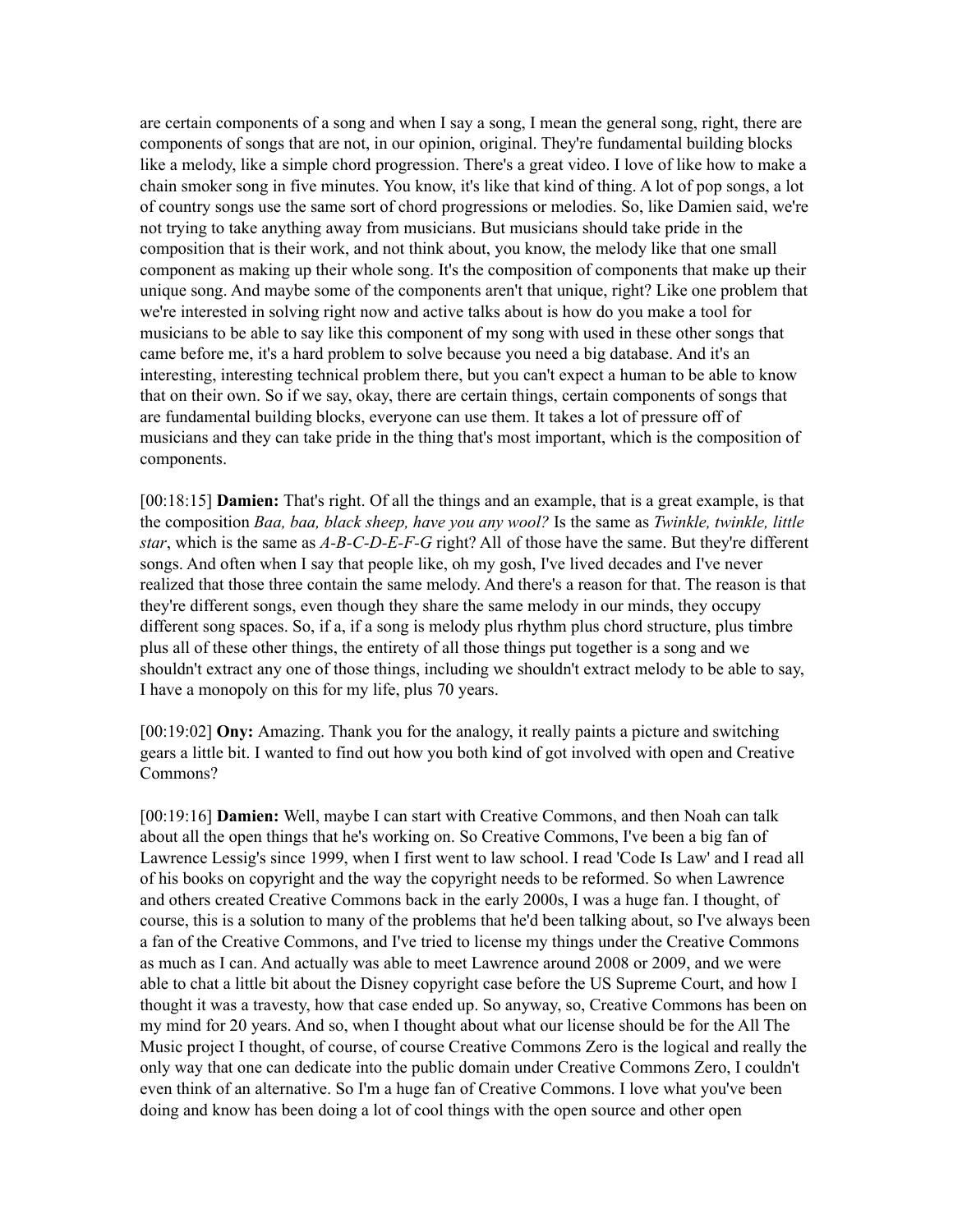communities.

[00:20:18] **Noah:** Yeah. My exposure to open things is open source software. And I'm a big believer in that, mostly because the world pretty much runs on open source software anyway, right now, and I don't think that open source software maintainers get enough love or funding. But I've been a contributor to open source projects for a while now. I have a bunch of open source things that I've done myself, mostly that I use. It's not necessarily the most popular projects, but I enjoy doing them, All The Music is one of them. And my first introduction to Creative Commons was a lot of software documentation is Creative Commons licensed, which is an interesting dichotomy between like you have a separate license for documentations versus your code. But that was my first intro to it. Our code is currently licensed Creative Commons 4.0, and actually someone opened an issue on our repository saying you shouldn't license your code under Creative Commons 4.0 which is an interesting debate that Damien and I will have later. But the data sets themselves will stay CC0.

[00:21:17] **Damien:** I should also mention that my day job is as a lawyer doing AI, that is using AI tools to extract the stuff that matters from 650 million judicial documents and lawyer file documents. Part of that work is under a standard nonprofit legal data standard called SALI. All of SALI's work is Creative Commons as well. Even before I joined the Creative Commons was the license that we used for all the documentation of everything that we're doing. So anyway, Creative Commons, I'm a huge fan and I'm so glad that so many of my projects are using it.

[00:21:45] **Ony:** Thank you both. So what's next for the project? For you personally? What's happening?

[00:21:53] **Damien:** One thing I'm excited about that Noah and I have been, and Noah alluded to it is, if you've seen my TEDx talk there is a grid that I would love to be able to fill in that grid. Both with the red spots, that is the copyrighted songs, as well as all the 20 other copyrighted songs that are before that, to be able to do that. And then also all the gray spots : all the Bach, all the Beethoven, all the Mozart, the things that are currently in the public domain that should not be locked up either. So, as Noah discussed earlier, we're currently in talks with ways to do that programmatically and the ways to be able to have machines do that work for us. And I'm optimistic and hopeful that we're able to fill in those blanks to be able to help those songwriters.

[00:22:31] **Noah:** I'm currently working on bringing all of our various repositories into one single mono repo as they call it typically, and upgrading our tooling giving pre-compiled binaries to the people, so they don't have to do it themselves really just kind of upping our game on, GitHub. And so that's something that I'm working on, probably take a few weeks, but people want to be able to use our tooling, then it'll be available for you and GitHub sometime soon.

[00:22:55] **Damien:** And we'd love for people to build upon what we do, which is the biggest reason that Noah's doing what he just described. We in a very open way  $\hat{a}\epsilon$ " we are not the end, but we are merely the beginning, we would love to see what people can do with it.

[00:23:06] **Ony:** And on that note, how can folks get involved and find you and learn more about All The Music?

[00:23:14] **Damien:** Yeah, allthemusic.info is our website from there, there are links to our